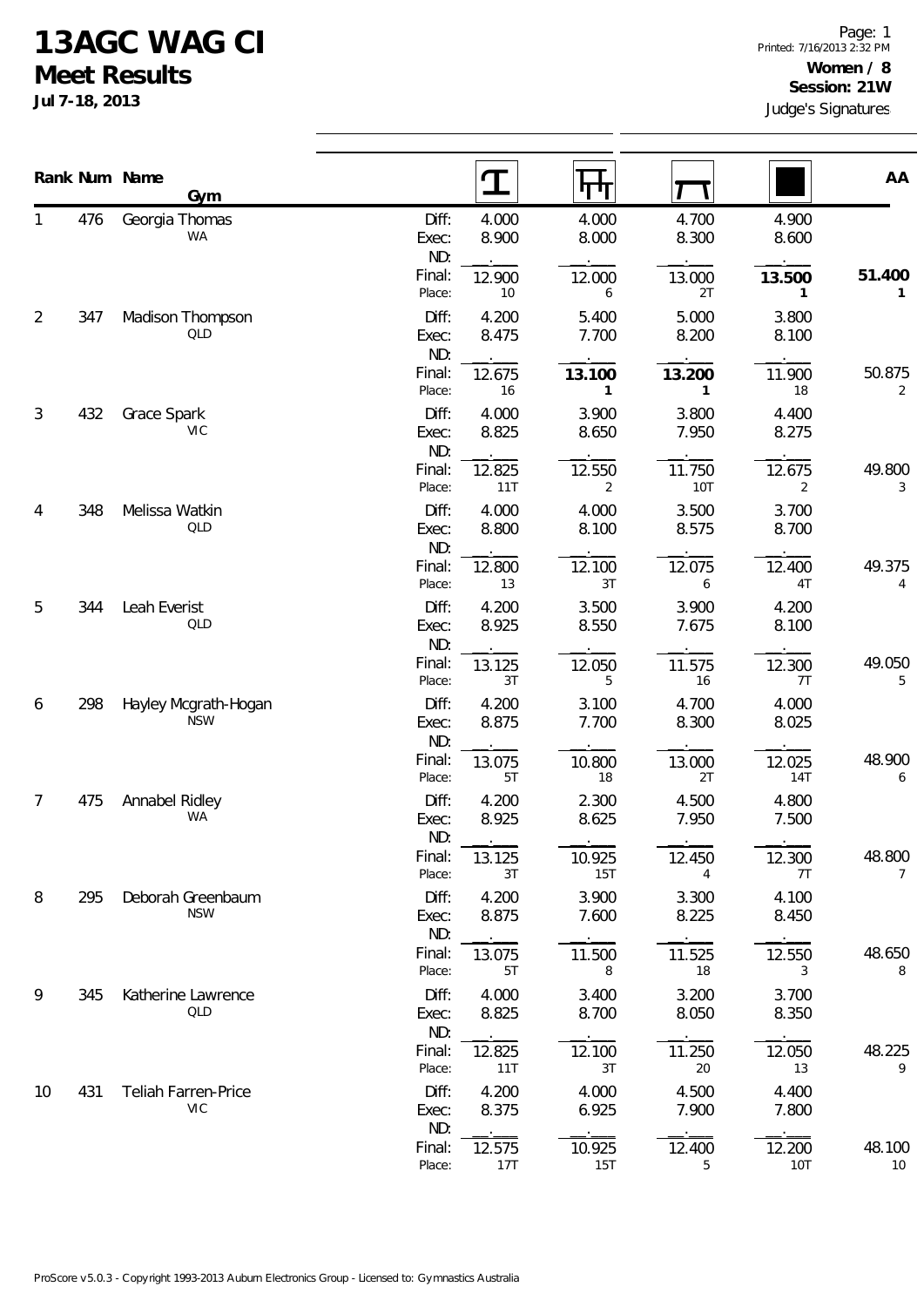## **13AGC WAG CI**

**Meet Results**

**Jul 7-18, 2013**

|    |     | Rank Num Name<br><b>Gym</b>       |                       | $\bf{T}$       | पा                       |                            |                            | AA           |
|----|-----|-----------------------------------|-----------------------|----------------|--------------------------|----------------------------|----------------------------|--------------|
| 11 | 299 | KIRSTEN OVERTON<br><b>NSW</b>     | Diff:<br>Exec:<br>ND: | 4.200<br>9.300 | 2.800<br>7.950           | 3.600<br>8.100             | 4.200<br>7.675             |              |
|    |     |                                   | Final:<br>Place:      | 13.500<br>1    | 10.750<br>19             | 11.700<br>14               | 11.875<br>19               | 47.825<br>11 |
| 12 | 261 | Georgia Evans<br>ACT              | Diff:<br>Exec:<br>ND: | 3.800<br>8.300 | 4.100<br>7.375           | 3.900<br>7.850             | 4.200<br>8.200             |              |
|    |     |                                   | Final:<br>Place:      | 12.100<br>21   | 11.475<br>9T             | 11.750<br>10T              | 12.400<br>4T               | 47.725<br>12 |
| 13 | 430 | Madeleine Di-Blasio<br><b>VIC</b> | Diff:<br>Exec:<br>ND: | 4.200<br>8.825 | 3.300<br>8.425           | 3.300<br>8.025             | 4.100<br>7.550<br>$-0.100$ |              |
|    |     |                                   | Final:<br>Place:      | 13.025<br>8    | 11.725<br>$\overline{7}$ | 11.325<br>19               | 11.550<br>22               | 47.625<br>13 |
| 14 | 474 | Kimberly Morrissey<br><b>WA</b>   | Diff:<br>Exec:<br>ND: | 4.200<br>8.550 | 3.500<br>7.925           | 3.700<br>7.500<br>$-0.100$ | 4.400<br>7.800             |              |
|    |     |                                   | Final:<br>Place:      | 12.750<br>14T  | 11.425<br>12             | 11.100<br>22               | 12.200<br>10T              | 47.475<br>14 |
| 15 | 429 | <b>Emily Dean</b><br>VIC          | Diff:<br>Exec:<br>ND: | 3.400<br>8.275 | 4.600<br>6.850           | 4.200<br>7.525             | 4.400<br>7.825             |              |
|    |     |                                   | Final:<br>Place:      | 11.675<br>24   | 11.450<br>11             | 11.725<br>12T              | 12.225<br>9                | 47.075<br>15 |
| 16 | 428 | Lauren Cafra<br>VIC               | Diff:<br>Exec:<br>ND: | 4.200<br>8.875 | 3.000<br>6.625           | 3.900<br>7.725             | 4.000<br>8.325             |              |
|    |     |                                   | Final:<br>Place:      | 13.075<br>5T   | 9.625<br>24              | 11.625<br>15               | 12.325<br>6                | 46.650<br>16 |
| 17 | 473 | Lucy Mahoney<br>WA                | Diff:<br>Exec:<br>ND: | 4.200<br>8.275 | 4.200<br>6.500           | 4.300<br>7.750             | 4.200<br>7.100             |              |
|    |     |                                   | Final:<br>Place:      | 12.475<br>19   | 10.700<br>20             | 12.050<br>7                | 11.300<br>23               | 46.525<br>17 |
| 18 | 296 | Lilly-ann Keating<br><b>NSW</b>   | Diff:<br>Exec:<br>ND: | 4.200<br>8.550 | 3.600<br>7.275           | 4.100<br>7.075             | 4.100<br>7.575             |              |
|    |     |                                   | Final:<br>Place:      | 12.750<br>14T  | 10.875<br>17             | 11.175<br>21               | 11.675<br>21               | 46.475<br>18 |
| 19 | 433 | Emily Wright<br>VIC.              | Diff:<br>Exec:<br>ND: | 4.200<br>9.025 | 3.500<br>7.550           | 3.500<br>7.575             | 3.800<br>7.225             |              |
|    |     |                                   | Final:<br>Place:      | 13.225<br>2    | 11.050<br>13             | 11.075<br>23               | 11.025<br>24               | 46.375<br>19 |
| 20 | 384 | Georgina Osborn<br>TAS            | Diff:<br>Exec:<br>ND: | 4.200<br>8.800 | 3.200<br>8.275           | 2.600<br>7.425             | 3.900<br>7.825             |              |
|    |     |                                   | Final:<br>Place:      | 13.000<br>9    | 11.475<br>9T             | 10.025<br>24               | 11.725<br>20               | 46.225<br>20 |